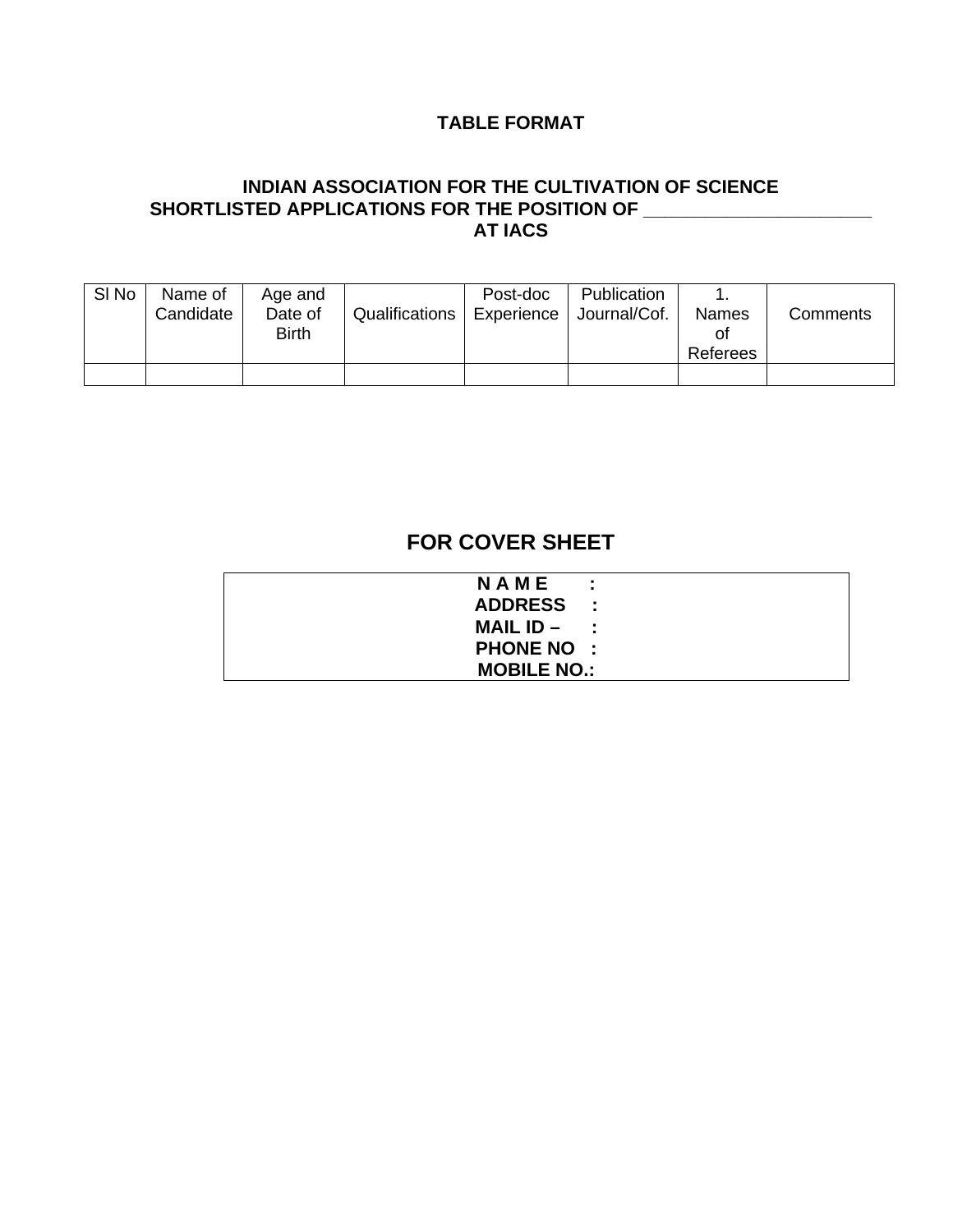**Indian Association for the Cultivation of Science, Kolkata ( No ) Cover Sheet for the Processing of a Faculty Applicant** 

| Department Handling the Application  |                          |       |                    |
|--------------------------------------|--------------------------|-------|--------------------|
| <b>Position Applied For</b>          | ٠<br>$\blacksquare$      |       | (Faculty Position) |
| Name of the Applicant                | ٠<br>٠                   |       |                    |
| Area of Research<br>Date of Birth    | ٠<br>$\blacksquare$<br>٠ |       |                    |
| Date of Application Received         | ٠<br>$\blacksquare$      |       |                    |
| <b>Date Application Acknowledged</b> |                          | ----- |                    |
| Gender                               | ٠<br>٠                   |       |                    |
| <b>Country of Citizenship</b>        | ٠                        |       |                    |

Reference Letters **: 1999** :

| SI No | Refree Name,<br><b>Designation</b> | <b>Institution</b> | Candidate's<br>Advisor,<br>Collaborator,<br><b>Course Instructor</b><br>etc. | <b>Date</b><br><b>Requested</b> | <b>Date Received</b> |
|-------|------------------------------------|--------------------|------------------------------------------------------------------------------|---------------------------------|----------------------|
| 01    |                                    |                    |                                                                              |                                 |                      |
| 02    |                                    |                    |                                                                              |                                 |                      |
| 03    |                                    |                    |                                                                              |                                 |                      |
| 04    |                                    |                    |                                                                              |                                 |                      |
| 05    |                                    |                    |                                                                              |                                 |                      |

| Date of Visit to the Institute<br>(for technical talk and faculty interaction) | ۰.                                                                                                      |
|--------------------------------------------------------------------------------|---------------------------------------------------------------------------------------------------------|
| Meeting with HOD date<br>÷                                                     |                                                                                                         |
| Meeting with the Director with date                                            | ÷                                                                                                       |
| Recommendation by the Dept. HOD, with justification                            | ÷                                                                                                       |
| Recommendation by the Chairman, Search<br><b>Committee with justification</b>  | Signature of HOD with date<br>٠<br>$\blacksquare$<br>Signature of Chairman, Search Committee, with date |

**A summary of the applicant's academic and research profile appears on the back of this sheet.**

**\_\_\_\_\_\_\_\_\_\_\_\_\_\_\_\_\_\_\_\_\_\_\_\_\_\_\_\_\_\_\_\_\_\_\_\_\_\_\_\_\_\_\_\_\_\_\_\_\_\_\_\_\_\_\_\_\_\_\_\_\_\_\_\_\_\_\_\_\_\_\_\_\_\_\_\_\_\_\_\_\_\_\_\_\_**